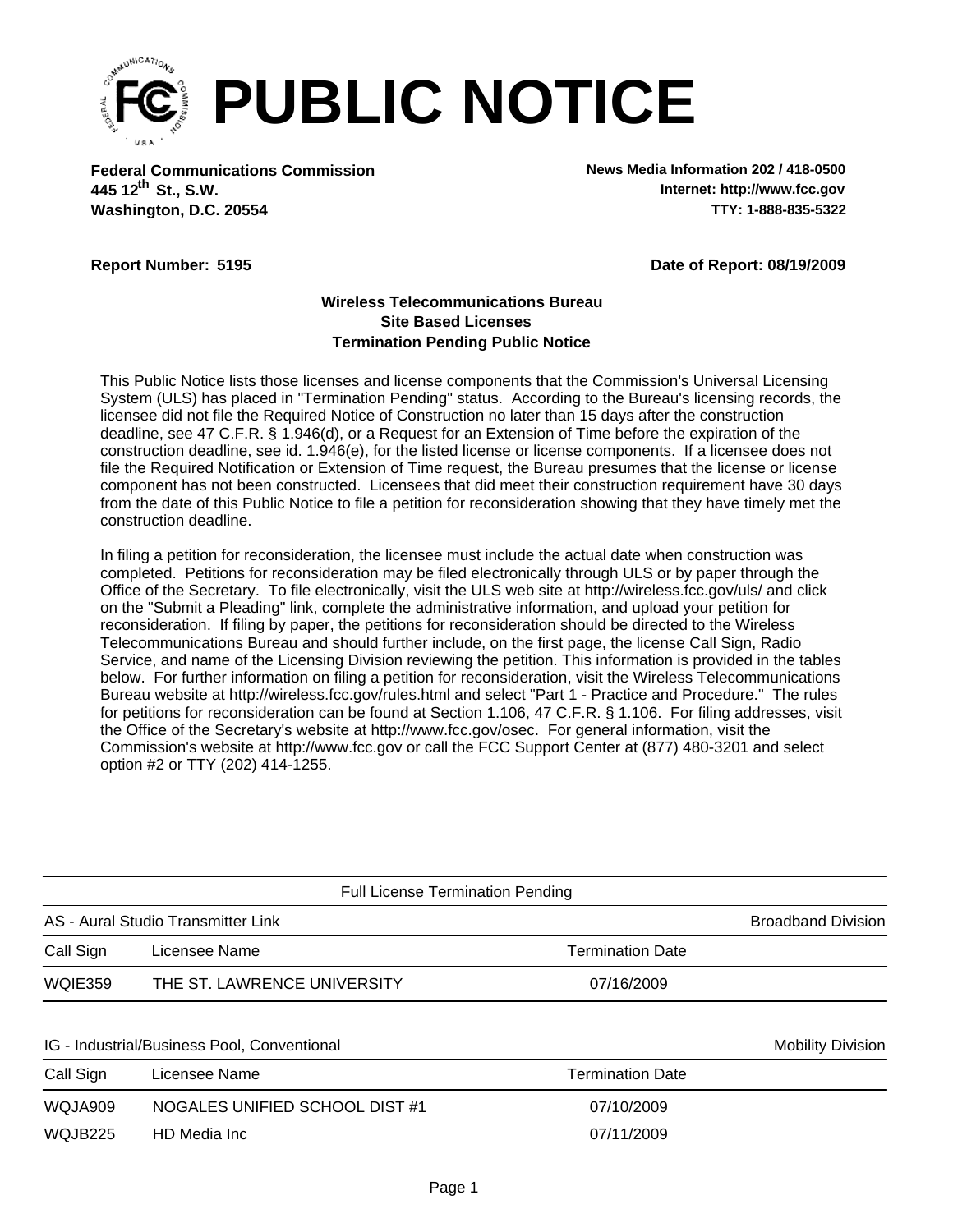## Full License Termination Pending

| IG - Industrial/Business Pool, Conventional |                                               |                         | <b>Mobility Division</b> |
|---------------------------------------------|-----------------------------------------------|-------------------------|--------------------------|
| Call Sign                                   | Licensee Name                                 | <b>Termination Date</b> |                          |
| WQJB286                                     | LELAND UNLIMITED                              | 07/14/2009              |                          |
| WQJB322                                     | PALM DESERT CHARTER MIDDLE SCHOOL             | 07/14/2009              |                          |
| WQJB339                                     | NUSTAR LOGISTICS, L.P. (AVIATION)             | 07/14/2009              |                          |
| WQJB536                                     | INTERMET NEW RIVER FOUNDRY                    | 07/16/2009              |                          |
| WQJB579                                     | HAWAII DEPT. OF EDUCATION - BARBERS POINT ELE | 07/16/2009              |                          |
| WQJB584                                     | <b>HILTON GRAND VACATIONS CLUB</b>            | 07/16/2009              |                          |

## YO - Other Indust/Land Transp. 806-821/851-866 MHz, Trunked Mobility Division

| Call Sign | Licensee Name              | Termination Date |
|-----------|----------------------------|------------------|
| WQAN990   | MIDAMERICAN ENERGY COMPANY | 07/12/2009       |

| <b>Location Termination Pending</b> |                |                                                 |   |                                     |  |
|-------------------------------------|----------------|-------------------------------------------------|---|-------------------------------------|--|
| CL - Cellular                       |                |                                                 |   | <b>Mobility Division</b>            |  |
| Call Sign                           | Licensee Name  | City<br>State<br>Latitude<br>Longitude          | # | <b>Location Termination</b><br>Date |  |
| WPXU429                             | Hill, Dennis E | ТX<br>Presidio<br>104-21-21.8 W<br>29-33-58.6 N |   | 07/10/2009                          |  |
| WPXU429                             | Hill, Dennis E | TХ<br>Presidio<br>104-9 -37.0 W<br>29-46-8.6 N  | 8 | 07/10/2009                          |  |

| <b>Frequency Termination Pending</b>        |                                        |                       |                           |                |           |                          |
|---------------------------------------------|----------------------------------------|-----------------------|---------------------------|----------------|-----------|--------------------------|
| IG - Industrial/Business Pool, Conventional |                                        |                       |                           |                |           | <b>Mobility Division</b> |
| Call Sign<br>Stn Class                      | Licensee Name<br>Lower/Upper Frequency | City<br>Latitude      | <b>State</b><br>Longitude | Loc.<br>Path # | Ant.<br># | Termination<br>Date      |
| WQBF480                                     | LAYTON TRUCK EQUIPMENT CO LLC          | COLORADO S CO         |                           | $\overline{2}$ | 1         | 07/14/2009               |
| <b>MO</b>                                   | 452.26250000                           | 38-50-11.3 N          | 104-47-0.9 W              |                |           |                          |
| WQET503                                     | FINLEY, JUSTIN                         |                       |                           | $\overline{2}$ | 1         | 07/14/2009               |
| <b>MO</b>                                   | 456.30000000                           |                       |                           |                |           |                          |
| WQFK493                                     | <b>MERVYN'S</b>                        | <b>SAN BERNARI CA</b> |                           | 8              | 1         | 07/16/2009               |
| <b>MO</b>                                   | 467.76250000                           | 34-5-26.0 N           | 117-17-45.0 W             |                |           |                          |
| WQFK493                                     | <b>MERVYN'S</b>                        | <b>SAN BERNARI CA</b> |                           | 8              | 1         | 07/16/2009               |
| <b>MO</b>                                   | 467.81250000                           | 34-5-26.0 N           | 117-17-45.0 W             |                |           |                          |
| WQFK493                                     | <b>MERVYN'S</b>                        | <b>SAN BERNARI CA</b> |                           | 8              | 1         | 07/16/2009               |
| <b>MO</b>                                   | 467.85000000                           | 34-5-26.0 N           | 117-17-45.0 W             |                |           |                          |
| WQFK493                                     | <b>MERVYN'S</b>                        | <b>SAN BERNARI CA</b> |                           | 8              | 1         | 07/16/2009               |
| <b>MO</b>                                   | 467.87500000                           | 34-5-26.0 N           | 117-17-45.0 W             |                |           |                          |